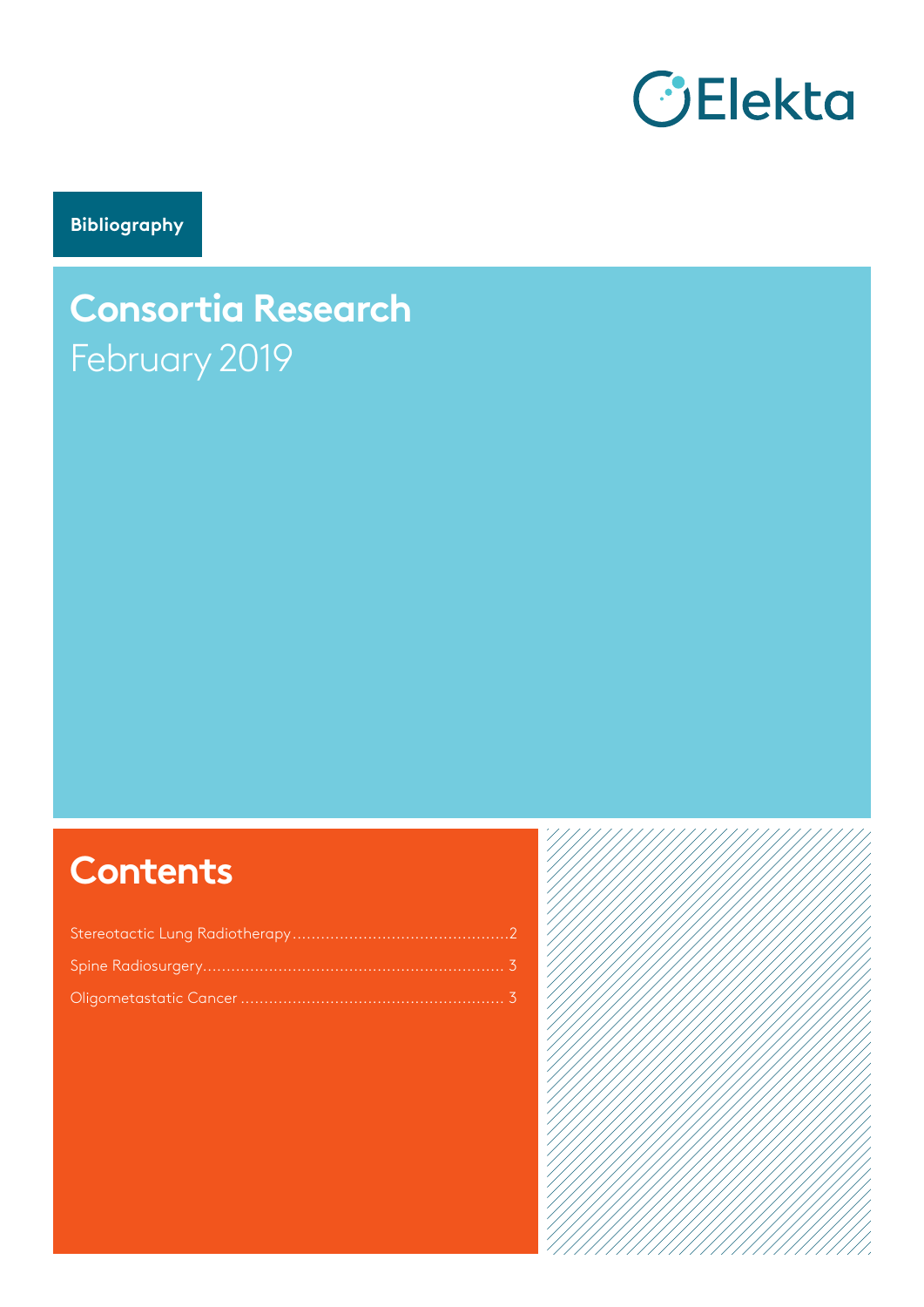## **Stereotactic Lung Radiotherapy**

**A collaborative analysis of stereotactic lung radiotherapy outcomes for early-stage non-small-cell lung cancer using daily online cone-beam computed tomography image-guided radiotherapy.**

#### **J Thorac Oncol. 2012;7(9):1382-93.**

Grills IS, Hope AJ, Guckenberger M, Kestin LL, Werner-Wasik M, Yan D, Sonke JJ, Bissonnette JP, Wilbert J, Xiao Y, Belderbos J. DOI: 10.1097/JTO.0b013e318260e00d

**Is there a lower limit of pretreatment pulmonary function for safe and effective stereotactic body radiotherapy for early-stage non-small cell lung cancer?**

#### **J Thorac Oncol. 2012;7(3):542-51.**

Guckenberger M, Kestin LL, Hope AJ, Belderbos J, Werner-Wasik M, Yan D, Sonke JJ, Bissonnette JP, Wilbert J, Xiao Y, Grills IS.

DOI: 10.1097/JTO.0b013e31824165d7

#### **Lack of a dose-effect relationship for pulmonary function changes after stereotactic body radiation therapy for early-stage non-small cell lung cancer. Int J Radiat Oncol Biol Phys. 2013;85(4):1074-81.**

Guckenberger M, Klement RJ, Kestin LL, Hope AJ, Belderbos J, Werner-Wasik M, Yan D, Sonke JJ, Bissonnette JP, Xiao Y, Grills IS.

DOI: 10.1016/j.ijrobp.2012.09.016

#### **Improved modeling of radiation pneumonitis risk in lung SBRT by incorporating a local dose–effect relation for perfusion reduction.**

#### **Int J Radiat Oncol Biol Phys. 2013;87(suppl 2):S43.**

Scheenstra A, Grills I, Hope A, Guckenberg M, Werner-Wasik M, Bissonnette J, Xiao Y, Yan D, Belderbos J, Sonke J. DOI: http://dx.doi.org/10.1016/j.ijrobp.2013.06.113

#### **Required target margins for image-guided lung SBRT: Assessment of target position intrafraction and correction residuals.**

#### **Pract Radiat Oncol. 2013;3(1):67-73.**

Shah C, Kestin LL, Hope AJ, Bissonnette JP, Guckenberger M, Xiao Y, Sonke JJ, Belderbos J, Yan D, Grills IS. DOI: 10.1016/j.prro.2012.03.004

#### **Dose-response relationship with clinical outcome for lung stereotactic body radiotherapy (SBRT) delivered via online image guidance.**

#### **Radiother Oncol. 2014;110(3):499-504.**

Kestin L, Grills I, Guckenberger M, Belderbos J, Hope AJ, Werner-Wasik M, Sonke JJ, Bissonnette JP, Xiao Y, Yan D. DOI: 10.1016/j.radonc.2014.02.002. Epub 2014 Mar 11.

#### **Predictors and patterns of regional recurrence following lung SBRT: a report from the Elekta lung research group. Clin Lung Cancer. 2017; 18(2):162-168.**

Giuliani ME, Hope A, Mangona V, Guckenberger M, Mantel F, Peulen H, Sonke JJ, Belderbos J, Werner-Wasik M, Ye H, Grills IS. DOI: 10.1016/j.cllc.2016.10.006

**Validation of high-risk computed tomography features for detection of local recurrence after stereotactic body radiation therapy for early-stage non-small cell** 

#### **Int J Radiat Oncol Biol Phys. 2016;96(1):134-41.**

**lung cancer.**

Peulen H, Mantel F, Guckenberger M, Belderbos J, Werner-Wasik M, Hope A, Giuliani M, Grills I, Sonke JJ. DOI: 10.1016/j.ijrobp.2016.04.003

#### **Prediction of early death in patients with early-stage NSCLC-Can we select patients without a potential benefit of SBRT as a curative treatment approach? J Thorac Oncol. 2016;11(7):1132-9.**

Klement RJ, Belderbos J, Grills I, Werner-Wasik M, Hope A, Giuliani M, Ye H, Sonke JJ, Peulen H, Guckenberger M. DOI: 10.1016/j.jtho.2016.03.016. Epub 2016 Apr 7.

#### **Stereotactic body radiotherapy in octo-and nonagenarians for the treatment of early stage lung cancer.**

**Int J Radiat Oncol Biol Phys. 2017;98(4):893-899.** 

Giuliani M, Hope A, Guckenberger M, Mantel F, Peulen H, Sonke JJ, Belderbos J, Werner-Wasik M, Ye H, Grills IS. DOI: 10.1016/j.ijrobp.2017.01.019.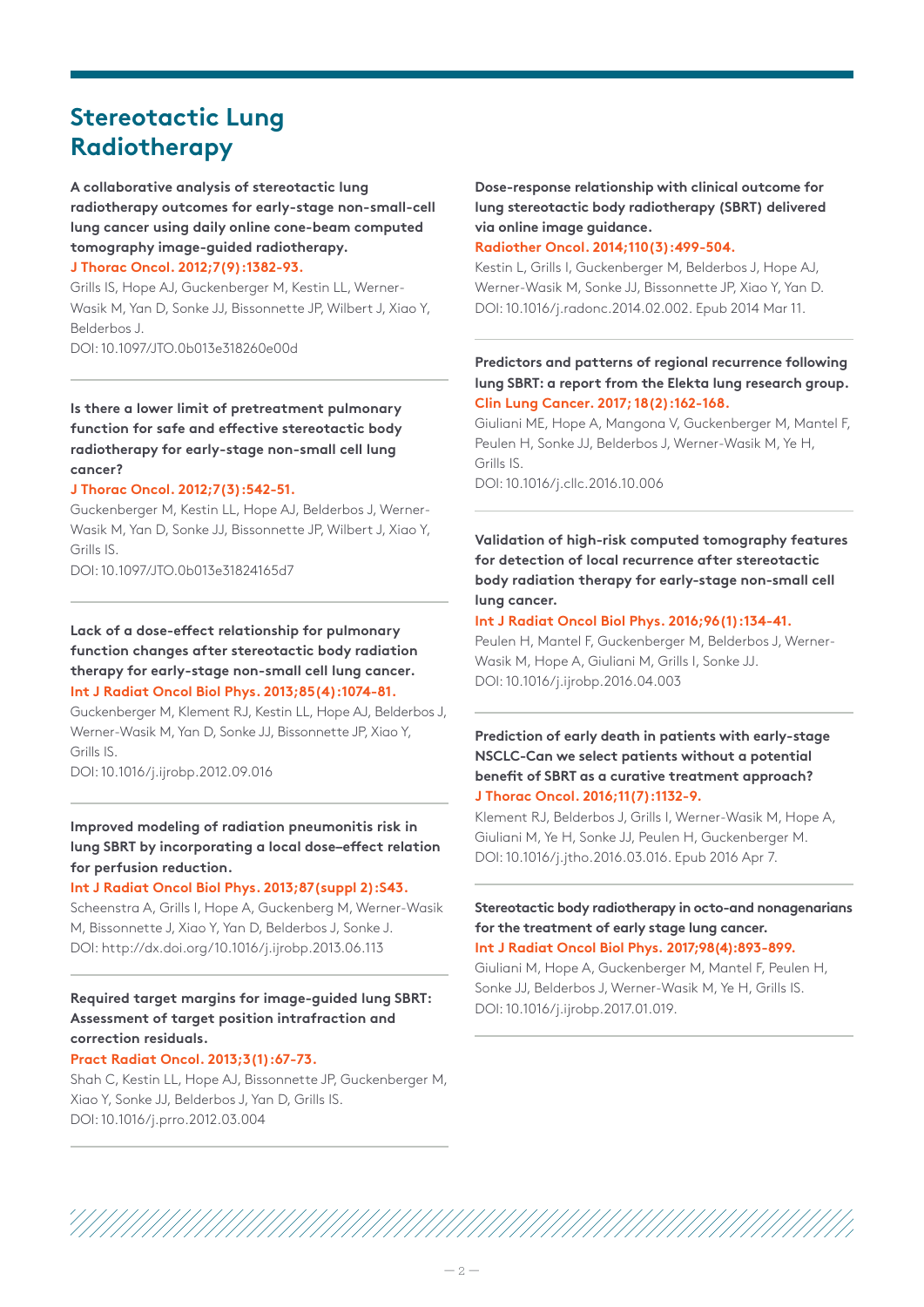# **Spine Radiosurgery**

#### **Clinical practice of image-guided spine radiosurgery – results from an international research consortium. Radiat Oncol. 2011;6:172.**

Guckenberger M, Sweeney RA, Flickinger JC, Gerszten PC, Kersh R, Sheehan J, Sahgal A. DOI: 10.1186/1748-717X-6-172

#### **Radiosurgery for benign tumors of the spine using the Synergy S with cone-beam computed tomography image guidance.**

#### **J Neurosurg. 2012;117(suppl):197-202.**

Gerszten PC, Chen S, Quader M, Xu Y, Novotny J Jr, Flickinger JC. DOI: 10.3171/2012.8.GKS12981

#### **A multi-national report on methods for institutional credentialing for spine radiosurgery. Radiat Oncol. 2013;8:158.**

Gerszten PC, Sahgal A, Sheehan JP, Kersh R, Chen S, Flickinger JC, Quader M, Fahim D, Grills I, Shin JH, Winey B, Oh K, Sweeney RA, Guckenberger M. DOI: 10.1186/1748-717X-8-158

**Safety and efficacy of stereotactic body radiotherapy as primary treatment for vertebral metastases: a multi-institutional analysis.**

#### **Radiat Oncol. 2014;9(1):226.**

Guckenberger M, Mantel F, Gerszten PC, Flickinger JC, Sahgal A, Letourneau D, Grills IS, Jawad M, Fahim DK, Shin JH, Winey B, Sheehan J, Kersh R. DOI: 10.1186/s13014-014-0226-2

#### **Re-irradiation stereotactic body radiotherapy for spinal metastases: a multi-institutional outcome analysis. J Neurosurg Spine. 2016;25(5):646-653.**

Hashmi A, Guckenberger M, Kersh R, Gerszten PC, Mantel F, Grills IS, Flickinger JC, Shin JH, Fahim DK, Winey B, Oh K, John Cho BC, Letourneau D, Sheehan J, Sahgal A. DOI: 10.3171/2016.4.SPINE151523

#### **Variability in spine radiosurgery treatment planning – results of an international multi-institutional study. Radiat Oncol. 2016;1157.**

Toussaint A, Richter A, Mantel F, Flickinger JC, Grills IS, Tyagi N, Sahgal A, Letourneau D, Sheehan JP, Schlesinger DJ, Gerszten PC, Guckenberger M. DOI: 10.1186/s13014-016-0631-9

#### **Vertebral compression fractures after stereotactic body radiation therapy: a large, multi-institutional, multinational evaluation.**

#### **J Neurosurg Spine. 2016;24(6):928-36.**

Jawad MS, Fahim DK, Gerszten PC, Flickinger JC, Sahgal A, Grills IS, Sheehan J, Kersh R, Shin J, Oh K, Mantel F, Guckenberger M. DOI: 10.3171/2015.10.SPINE141261

## **Oligometastatic Cancer**

#### **A multinational report of technical factors on stereotactic body radiotherapy for oligometastases. Future Oncol. 2017;13(12).**

Redmond KJ, Lo SS, Dagan R, Poon I, Foote MC, Erler D, Lee Y, Lohr F, Biswas T, Ricardi U, Sahgal A. DOI: 10.2217/fon-2016-0479